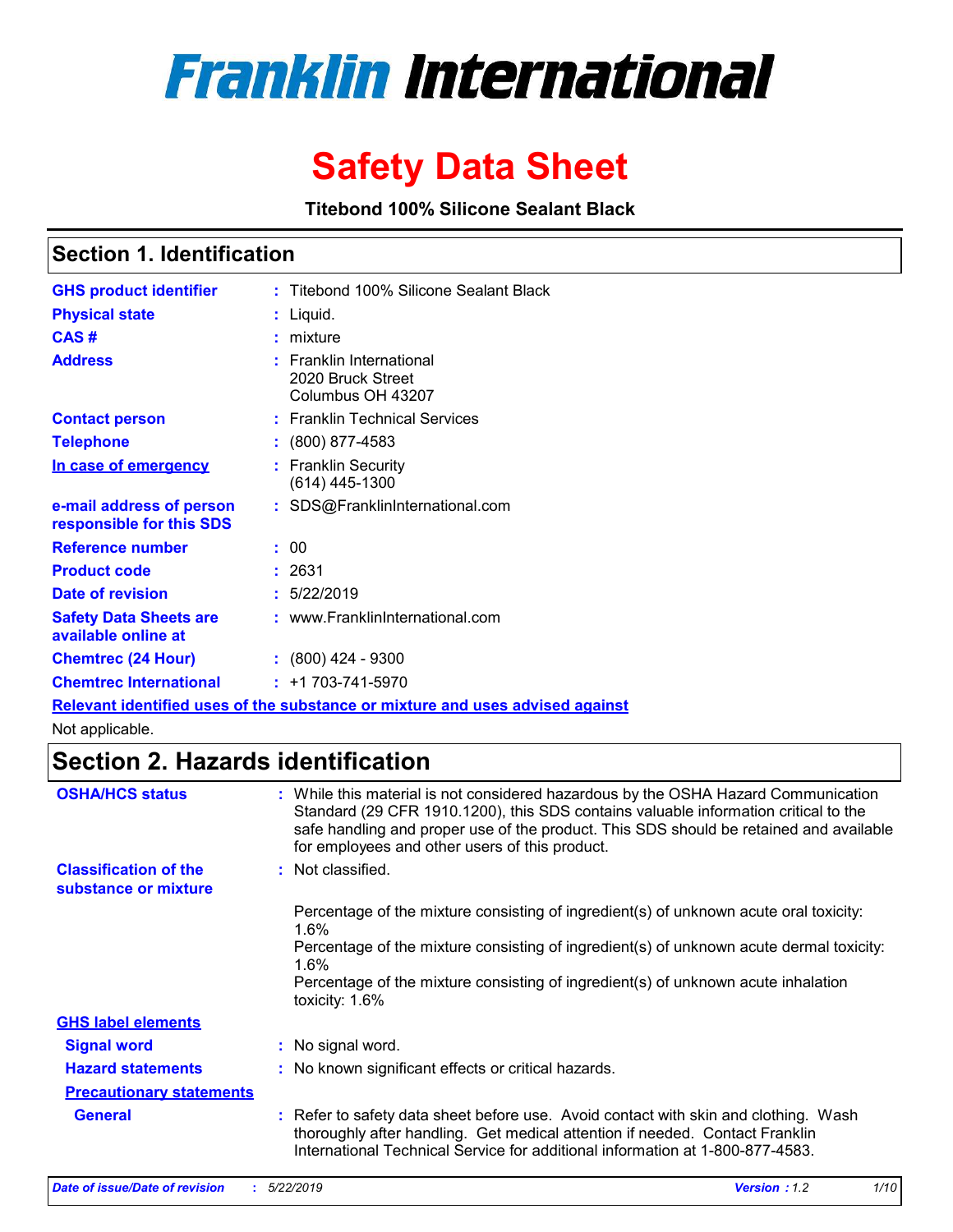## **Section 2. Hazards identification**

| classified                   |                                              |
|------------------------------|----------------------------------------------|
| <b>Hazards not otherwise</b> | : Product generates acetic acid during cure. |
| <b>Disposal</b>              | : Not applicable.                            |
| <b>Storage</b>               | : Not applicable.                            |
| <b>Response</b>              | : Not applicable.                            |
| <b>Prevention</b>            | : Not applicable.                            |

## **Section 3. Composition/information on ingredients**

**Substance/mixture :** Mixture

Any concentration shown as a range is to protect confidentiality or is due to batch variation.

**There are no ingredients present which, within the current knowledge of the supplier and in the concentrations applicable, are classified as hazardous to health or the environment and hence require reporting in this section. Occupational exposure limits, if available, are listed in Section 8.**

### **Section 4. First aid measures**

### **Description of necessary first aid measures**

| <b>Eye contact</b>                                                                   |  | : Immediately flush eyes with plenty of water, occasionally lifting the upper and lower<br>eyelids. Check for and remove any contact lenses. Get medical attention if irritation<br>occurs.                                                                                                                                                    |
|--------------------------------------------------------------------------------------|--|------------------------------------------------------------------------------------------------------------------------------------------------------------------------------------------------------------------------------------------------------------------------------------------------------------------------------------------------|
| <b>Inhalation</b>                                                                    |  | : Remove victim to fresh air and keep at rest in a position comfortable for breathing. Get<br>medical attention if needed.                                                                                                                                                                                                                     |
| <b>Skin contact</b>                                                                  |  | : Flush contaminated skin with plenty of water. Remove contaminated clothing and<br>shoes. Get medical attention if needed.                                                                                                                                                                                                                    |
| <b>Ingestion</b>                                                                     |  | : Wash out mouth with water. Remove victim to fresh air and keep at rest in a position<br>comfortable for breathing. If material has been swallowed and the exposed person is<br>conscious, give small quantities of water to drink. Do not induce vomiting unless<br>directed to do so by medical personnel. Get medical attention if needed. |
| Most important symptoms/effects, acute and delayed                                   |  |                                                                                                                                                                                                                                                                                                                                                |
| <b>Potential acute health effects</b>                                                |  |                                                                                                                                                                                                                                                                                                                                                |
| <b>Eye contact</b>                                                                   |  | : This product may irritate eyes upon contact.                                                                                                                                                                                                                                                                                                 |
| <b>Inhalation</b>                                                                    |  | : No known significant effects or critical hazards.                                                                                                                                                                                                                                                                                            |
| <b>Skin contact</b>                                                                  |  | : No known significant effects or critical hazards.                                                                                                                                                                                                                                                                                            |
| <b>Ingestion</b>                                                                     |  | : No known significant effects or critical hazards.                                                                                                                                                                                                                                                                                            |
| <b>Over-exposure signs/symptoms</b>                                                  |  |                                                                                                                                                                                                                                                                                                                                                |
| <b>Eye contact</b>                                                                   |  | : No specific data.                                                                                                                                                                                                                                                                                                                            |
| <b>Inhalation</b>                                                                    |  | : No specific data.                                                                                                                                                                                                                                                                                                                            |
| <b>Skin contact</b>                                                                  |  | : No specific data.                                                                                                                                                                                                                                                                                                                            |
| <b>Ingestion</b>                                                                     |  | : No specific data.                                                                                                                                                                                                                                                                                                                            |
| Indication of immediate medical attention and special treatment needed, if necessary |  |                                                                                                                                                                                                                                                                                                                                                |
| <b>Notes to physician</b>                                                            |  | : Treat symptomatically. Contact poison treatment specialist immediately if large<br>quantities have been ingested or inhaled.                                                                                                                                                                                                                 |
| <b>Specific treatments</b>                                                           |  | : No specific treatment.                                                                                                                                                                                                                                                                                                                       |
| <b>Protection of first-aiders</b>                                                    |  | : No action shall be taken involving any personal risk or without suitable training.                                                                                                                                                                                                                                                           |
| See toxicological information (Section 11)                                           |  |                                                                                                                                                                                                                                                                                                                                                |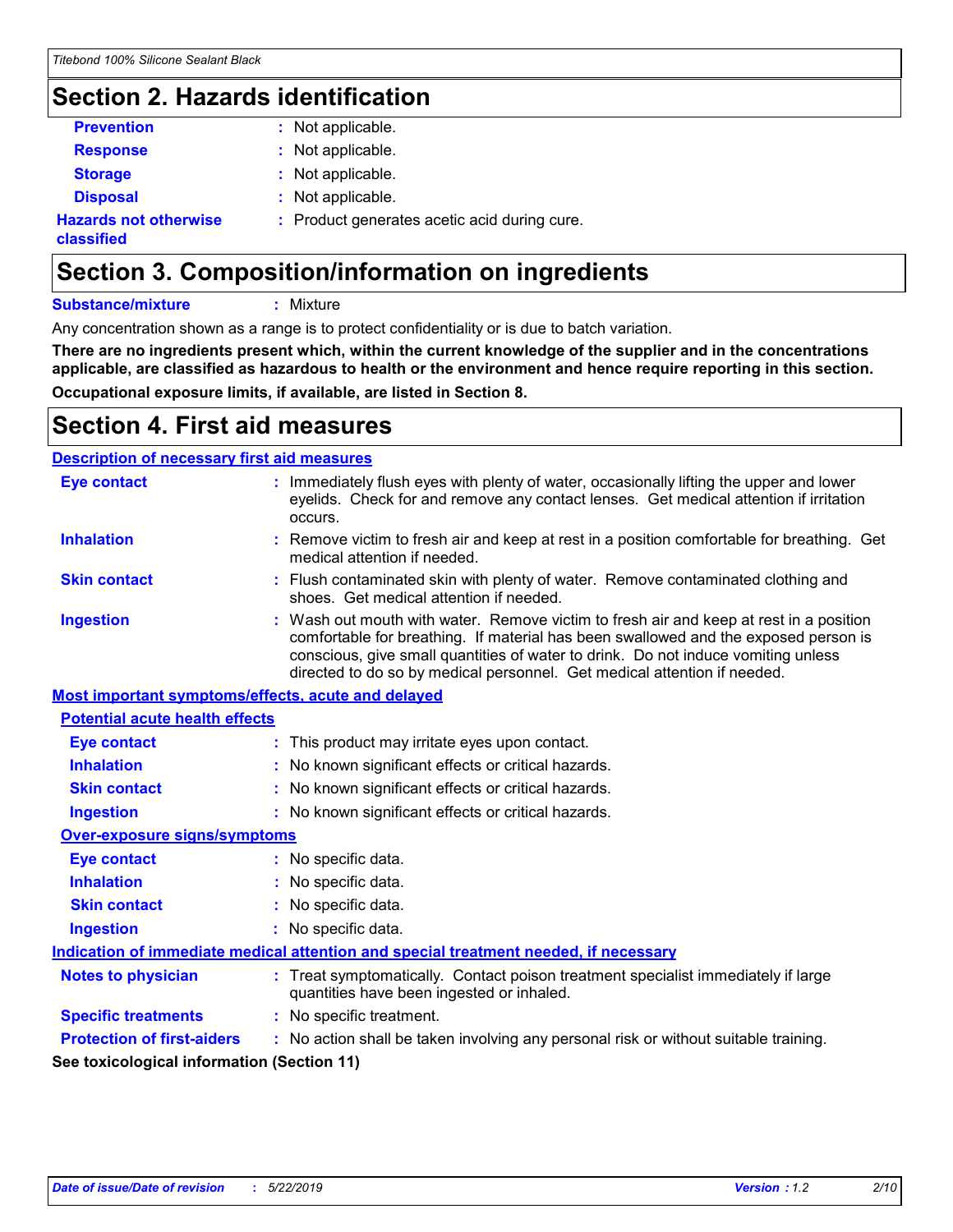### **Section 5. Fire-fighting measures**

| <b>Extinguishing media</b>                               |                                                                                                                                                                                                     |
|----------------------------------------------------------|-----------------------------------------------------------------------------------------------------------------------------------------------------------------------------------------------------|
| <b>Suitable extinguishing</b><br>media                   | : Use an extinguishing agent suitable for the surrounding fire.                                                                                                                                     |
| <b>Unsuitable extinguishing</b><br>media                 | $:$ None known.                                                                                                                                                                                     |
| <b>Specific hazards arising</b><br>from the chemical     | : In a fire or if heated, a pressure increase will occur and the container may burst.                                                                                                               |
| <b>Hazardous thermal</b><br>decomposition products       | : Decomposition products may include the following materials:<br>metal oxide/oxides                                                                                                                 |
| <b>Special protective actions</b><br>for fire-fighters   | : Promptly isolate the scene by removing all persons from the vicinity of the incident if<br>there is a fire. No action shall be taken involving any personal risk or without suitable<br>training. |
| <b>Special protective</b><br>equipment for fire-fighters | Fire-fighters should wear appropriate protective equipment and self-contained breathing<br>apparatus (SCBA) with a full face-piece operated in positive pressure mode.                              |

### **Section 6. Accidental release measures**

| <b>Personal precautions, protective equipment and emergency procedures</b> |  |                                                                                                                                                                                                                                                                                                                                                                                                                                                                                                                                                                                            |
|----------------------------------------------------------------------------|--|--------------------------------------------------------------------------------------------------------------------------------------------------------------------------------------------------------------------------------------------------------------------------------------------------------------------------------------------------------------------------------------------------------------------------------------------------------------------------------------------------------------------------------------------------------------------------------------------|
| For non-emergency<br>personnel                                             |  | : No action shall be taken involving any personal risk or without suitable training.<br>Evacuate surrounding areas. Keep unnecessary and unprotected personnel from<br>entering. Do not touch or walk through spilled material. Put on appropriate personal<br>protective equipment.                                                                                                                                                                                                                                                                                                       |
|                                                                            |  | For emergency responders : If specialized clothing is required to deal with the spillage, take note of any information in<br>Section 8 on suitable and unsuitable materials. See also the information in "For non-<br>emergency personnel".                                                                                                                                                                                                                                                                                                                                                |
| <b>Environmental precautions</b>                                           |  | : Avoid dispersal of spilled material and runoff and contact with soil, waterways, drains<br>and sewers. Inform the relevant authorities if the product has caused environmental<br>pollution (sewers, waterways, soil or air).                                                                                                                                                                                                                                                                                                                                                            |
| <b>Methods and materials for containment and cleaning up</b>               |  |                                                                                                                                                                                                                                                                                                                                                                                                                                                                                                                                                                                            |
| <b>Small spill</b>                                                         |  | : Stop leak if without risk. Move containers from spill area. Dilute with water and mop up<br>if water-soluble. Alternatively, or if water-insoluble, absorb with an inert dry material and<br>place in an appropriate waste disposal container. Dispose of via a licensed waste<br>disposal contractor.                                                                                                                                                                                                                                                                                   |
| <b>Large spill</b>                                                         |  | : Stop leak if without risk. Move containers from spill area. Prevent entry into sewers,<br>water courses, basements or confined areas. Wash spillages into an effluent treatment<br>plant or proceed as follows. Contain and collect spillage with non-combustible,<br>absorbent material e.g. sand, earth, vermiculite or diatomaceous earth and place in<br>container for disposal according to local regulations (see Section 13). Dispose of via a<br>licensed waste disposal contractor. Note: see Section 1 for emergency contact<br>information and Section 13 for waste disposal. |

### **Section 7. Handling and storage**

### **Precautions for safe handling**

| <b>Protective measures</b><br><b>Advice on general</b><br>occupational hygiene | : Put on appropriate personal protective equipment (see Section 8).<br>: Eating, drinking and smoking should be prohibited in areas where this material is<br>handled, stored and processed. Workers should wash hands and face before eating,<br>drinking and smoking. Remove contaminated clothing and protective equipment before<br>entering eating areas. See also Section 8 for additional information on hygiene |
|--------------------------------------------------------------------------------|-------------------------------------------------------------------------------------------------------------------------------------------------------------------------------------------------------------------------------------------------------------------------------------------------------------------------------------------------------------------------------------------------------------------------|
|                                                                                | measures.                                                                                                                                                                                                                                                                                                                                                                                                               |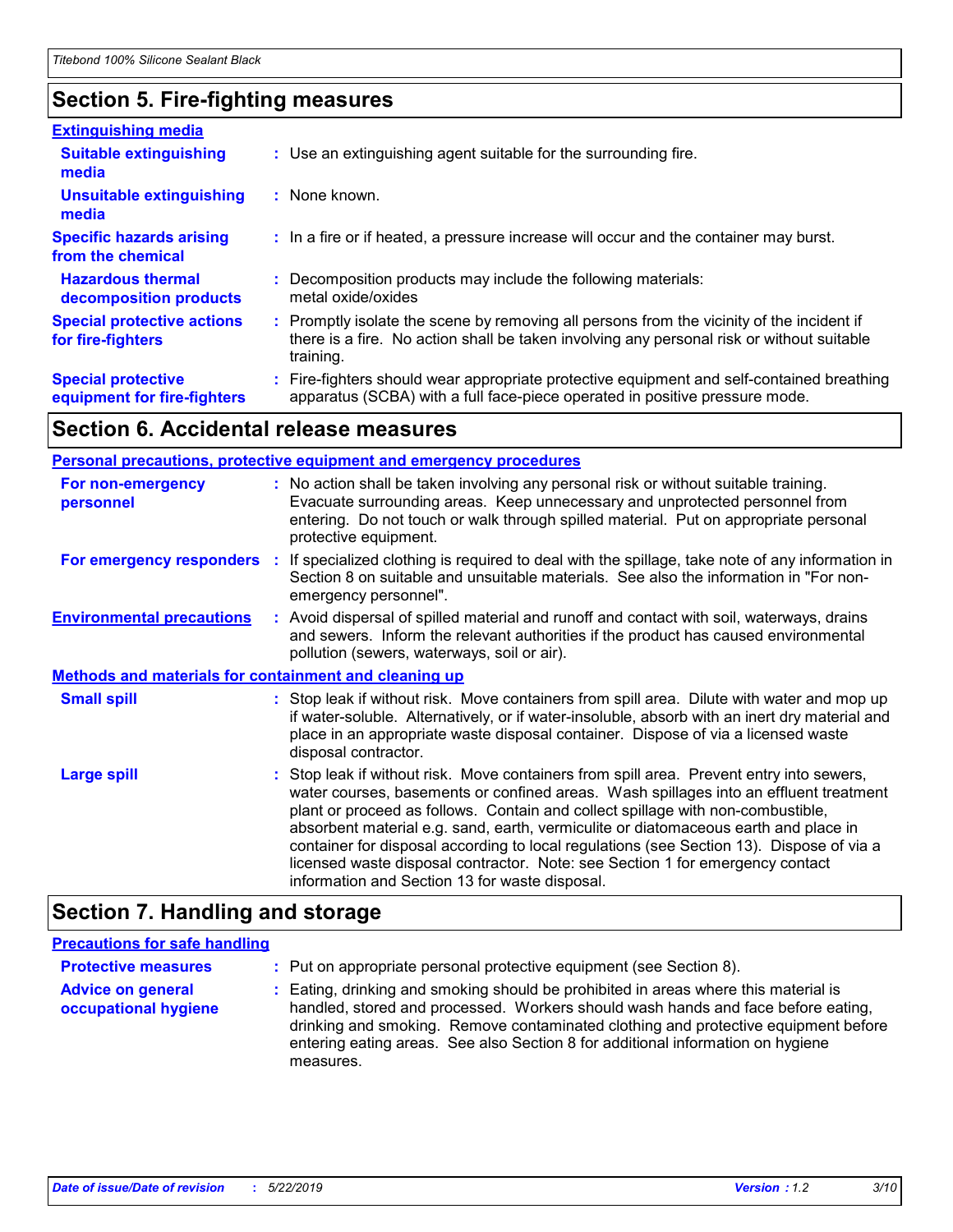### **Section 7. Handling and storage**

| <b>Conditions for safe storage,</b>       | : Store between the following temperatures: 50 to 90°C (122 to 194°F). Store in                                                                                                                                                                                                                                                                                                                                                                                                                                                                                         |
|-------------------------------------------|-------------------------------------------------------------------------------------------------------------------------------------------------------------------------------------------------------------------------------------------------------------------------------------------------------------------------------------------------------------------------------------------------------------------------------------------------------------------------------------------------------------------------------------------------------------------------|
| including any<br><b>incompatibilities</b> | accordance with local regulations. Store in original container protected from direct<br>sunlight in a dry, cool and well-ventilated area, away from incompatible materials (see<br>Section 10) and food and drink. Keep container tightly closed and sealed until ready for<br>use. Containers that have been opened must be carefully resealed and kept upright to<br>prevent leakage. Do not store in unlabeled containers. Use appropriate containment to<br>avoid environmental contamination. See Section 10 for incompatible materials before<br>handling or use. |

## **Section 8. Exposure controls/personal protection**

| <b>Control parameters</b>                  |    |                                                                                                                                                                                                                                                                                                                                                                                                 |
|--------------------------------------------|----|-------------------------------------------------------------------------------------------------------------------------------------------------------------------------------------------------------------------------------------------------------------------------------------------------------------------------------------------------------------------------------------------------|
| <b>Occupational exposure limits</b>        |    |                                                                                                                                                                                                                                                                                                                                                                                                 |
| None.                                      |    |                                                                                                                                                                                                                                                                                                                                                                                                 |
| <b>Appropriate engineering</b><br>controls |    | : Good general ventilation should be sufficient to control worker exposure to airborne<br>contaminants.                                                                                                                                                                                                                                                                                         |
| <b>Environmental exposure</b><br>controls  |    | Emissions from ventilation or work process equipment should be checked to ensure<br>they comply with the requirements of environmental protection legislation. In some<br>cases, fume scrubbers, filters or engineering modifications to the process equipment<br>will be necessary to reduce emissions to acceptable levels.                                                                   |
| <b>Individual protection measures</b>      |    |                                                                                                                                                                                                                                                                                                                                                                                                 |
| <b>Hygiene measures</b>                    |    | Wash hands, forearms and face thoroughly after handling chemical products, before<br>eating, smoking and using the lavatory and at the end of the working period.<br>Appropriate techniques should be used to remove potentially contaminated clothing.<br>Wash contaminated clothing before reusing. Ensure that eyewash stations and safety<br>showers are close to the workstation location. |
| <b>Eye/face protection</b>                 |    | Safety eyewear complying with an approved standard should be used when a risk<br>assessment indicates this is necessary to avoid exposure to liquid splashes, mists,<br>gases or dusts. If contact is possible, the following protection should be worn, unless<br>the assessment indicates a higher degree of protection: safety glasses with side-<br>shields.                                |
| <b>Skin protection</b>                     |    |                                                                                                                                                                                                                                                                                                                                                                                                 |
| <b>Hand protection</b>                     |    | : Chemical-resistant, impervious gloves complying with an approved standard should be<br>worn at all times when handling chemical products if a risk assessment indicates this is<br>necessary.                                                                                                                                                                                                 |
| <b>Body protection</b>                     | ÷. | Personal protective equipment for the body should be selected based on the task being<br>performed and the risks involved and should be approved by a specialist before<br>handling this product.                                                                                                                                                                                               |
| <b>Other skin protection</b>               |    | Appropriate footwear and any additional skin protection measures should be selected<br>based on the task being performed and the risks involved and should be approved by a<br>specialist before handling this product.                                                                                                                                                                         |
| <b>Respiratory protection</b>              |    | Based on the hazard and potential for exposure, select a respirator that meets the<br>appropriate standard or certification. Respirators must be used according to a<br>respiratory protection program to ensure proper fitting, training, and other important<br>aspects of use.                                                                                                               |

## **Section 9. Physical and chemical properties**

| <b>Appearance</b>     |                         |
|-----------------------|-------------------------|
| <b>Physical state</b> | : Liquid. [Paste.]      |
| <b>Color</b>          | $:$ Black.              |
| Odor                  | : Acetic acid. [Strong] |
| <b>Odor threshold</b> | : Not available.        |
| рH                    | : Not available.        |
|                       |                         |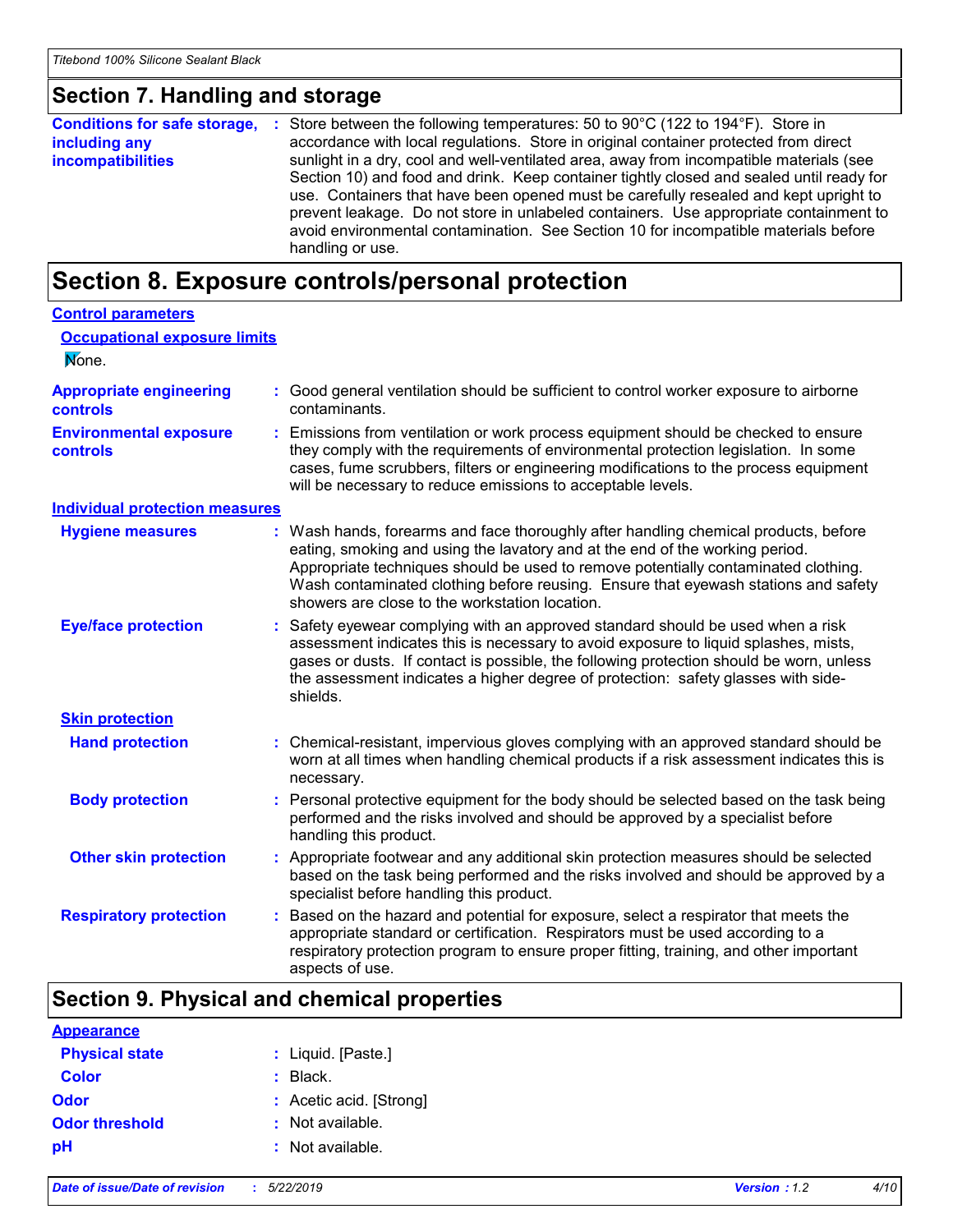### **Section 9. Physical and chemical properties**

| <b>Melting point</b>                              | : Not available.                                                  |
|---------------------------------------------------|-------------------------------------------------------------------|
| <b>Boiling point</b>                              | $:$ Not available.                                                |
| <b>Flash point</b>                                | : Closed cup: $>100^{\circ}$ C ( $>212^{\circ}$ F) [Closed cup]   |
| <b>Evaporation rate</b>                           | : Not available.                                                  |
| <b>Flammability (solid, gas)</b>                  | $:$ Not available.                                                |
| Lower and upper explosive<br>(flammable) limits   | $:$ Not available.                                                |
|                                                   | Not available.                                                    |
| <b>Vapor density</b>                              | $:$ Not available.                                                |
| <b>Relative density</b>                           | : 1.007                                                           |
| <b>Solubility</b>                                 | : Insoluble in the following materials: cold water and hot water. |
| <b>Solubility in water</b>                        | $:$ Not available.                                                |
| <b>Partition coefficient: n-</b><br>octanol/water | $:$ Not available.                                                |
| <b>Auto-ignition temperature</b>                  | : Not available.                                                  |
| <b>Decomposition temperature</b>                  | : Not available.                                                  |
| <b>Viscosity</b>                                  | $:$ Not available.                                                |
|                                                   |                                                                   |

### **Section 10. Stability and reactivity**

| <b>Reactivity</b>                            | : No specific test data related to reactivity available for this product or its ingredients.                                                                                          |
|----------------------------------------------|---------------------------------------------------------------------------------------------------------------------------------------------------------------------------------------|
| <b>Chemical stability</b>                    | : The product is stable.                                                                                                                                                              |
| <b>Possibility of hazardous</b><br>reactions | : Under normal conditions of storage and use, hazardous reactions will not occur.                                                                                                     |
| <b>Conditions to avoid</b>                   | : No specific data.                                                                                                                                                                   |
| <b>Incompatible materials</b>                | No specific data.                                                                                                                                                                     |
| <b>Hazardous decomposition</b><br>products   | When exposed to high temperatures, may produce hazardous decomposition products,<br>such as carbon monoxide and dioxide, smoke, oxides of nitrogen etc. Acetic acid.<br>Formaldehyde. |

## **Section 11. Toxicological information**

## **Acute toxicity Not available. Carcinogenicity** Not available. **Mutagenicity** Not available. **Irritation/Corrosion Not available. Conclusion/Summary Skin :** Prolonged or repeated contact can defat the skin and lead to irritation, cracking and/or dermatitis. **Eyes :** This product may irritate eyes upon contact. **Respiratory :** Irritating to respiratory system. **Sensitization** Not available. **Information on toxicological effects** *Date of issue/Date of revision* **:** *5/22/2019 Version : 1.2 5/10*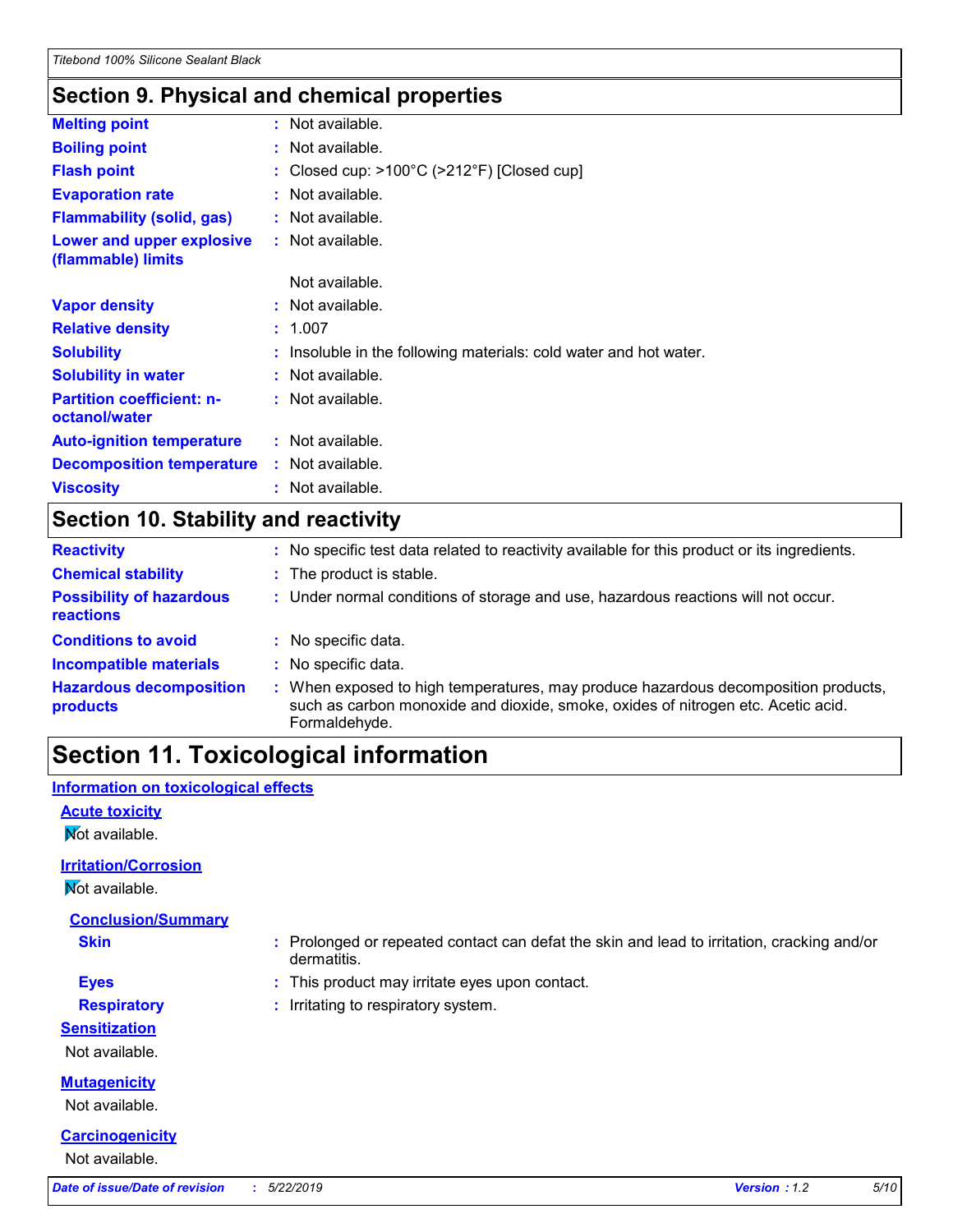## **Section 11. Toxicological information**

| <b>Reproductive toxicity</b><br>Not available.                              |                                                                                              |
|-----------------------------------------------------------------------------|----------------------------------------------------------------------------------------------|
| <b>Teratogenicity</b><br>Not available.                                     |                                                                                              |
| <b>Specific target organ toxicity (single exposure)</b><br>Not available.   |                                                                                              |
| <b>Specific target organ toxicity (repeated exposure)</b><br>Not available. |                                                                                              |
| <b>Aspiration hazard</b><br>Not available.                                  |                                                                                              |
| <b>Information on the likely</b><br>routes of exposure                      | : Routes of entry anticipated: Oral, Inhalation.<br>Routes of entry not anticipated: Dermal. |
| <b>Potential acute health effects</b>                                       |                                                                                              |
| <b>Eye contact</b>                                                          | : This product may irritate eyes upon contact.                                               |
| <b>Inhalation</b>                                                           | No known significant effects or critical hazards.                                            |
| <b>Skin contact</b>                                                         | No known significant effects or critical hazards.                                            |
| <b>Ingestion</b>                                                            | : No known significant effects or critical hazards.                                          |
|                                                                             | Symptoms related to the physical, chemical and toxicological characteristics                 |
| <b>Eye contact</b>                                                          | : No specific data.                                                                          |
| <b>Inhalation</b>                                                           | No specific data.                                                                            |
| <b>Skin contact</b>                                                         | : No specific data.                                                                          |
| <b>Ingestion</b>                                                            | : No specific data.                                                                          |
|                                                                             | Delayed and immediate effects and also chronic effects from short and long term exposure     |
| <b>Short term exposure</b>                                                  |                                                                                              |
| <b>Potential immediate</b><br>effects                                       | : Not available.                                                                             |
| <b>Potential delayed effects</b>                                            | : Not available.                                                                             |
| <b>Long term exposure</b>                                                   |                                                                                              |
| <b>Potential immediate</b><br>effects                                       | : Not available.                                                                             |
| <b>Potential delayed effects</b>                                            | : Not available.                                                                             |
| <b>Potential chronic health effects</b>                                     |                                                                                              |
| Not available.                                                              |                                                                                              |
| <b>General</b>                                                              | : No known significant effects or critical hazards.                                          |
| <b>Carcinogenicity</b>                                                      | No known significant effects or critical hazards.                                            |
| <b>Mutagenicity</b>                                                         | No known significant effects or critical hazards.                                            |
| <b>Teratogenicity</b>                                                       | No known significant effects or critical hazards.                                            |
| <b>Developmental effects</b>                                                | No known significant effects or critical hazards.                                            |
| <b>Fertility effects</b>                                                    | : No known significant effects or critical hazards.                                          |
| <b>Numerical measures of toxicity</b>                                       |                                                                                              |
| <b>Acute toxicity estimates</b>                                             |                                                                                              |
| Not available.                                                              |                                                                                              |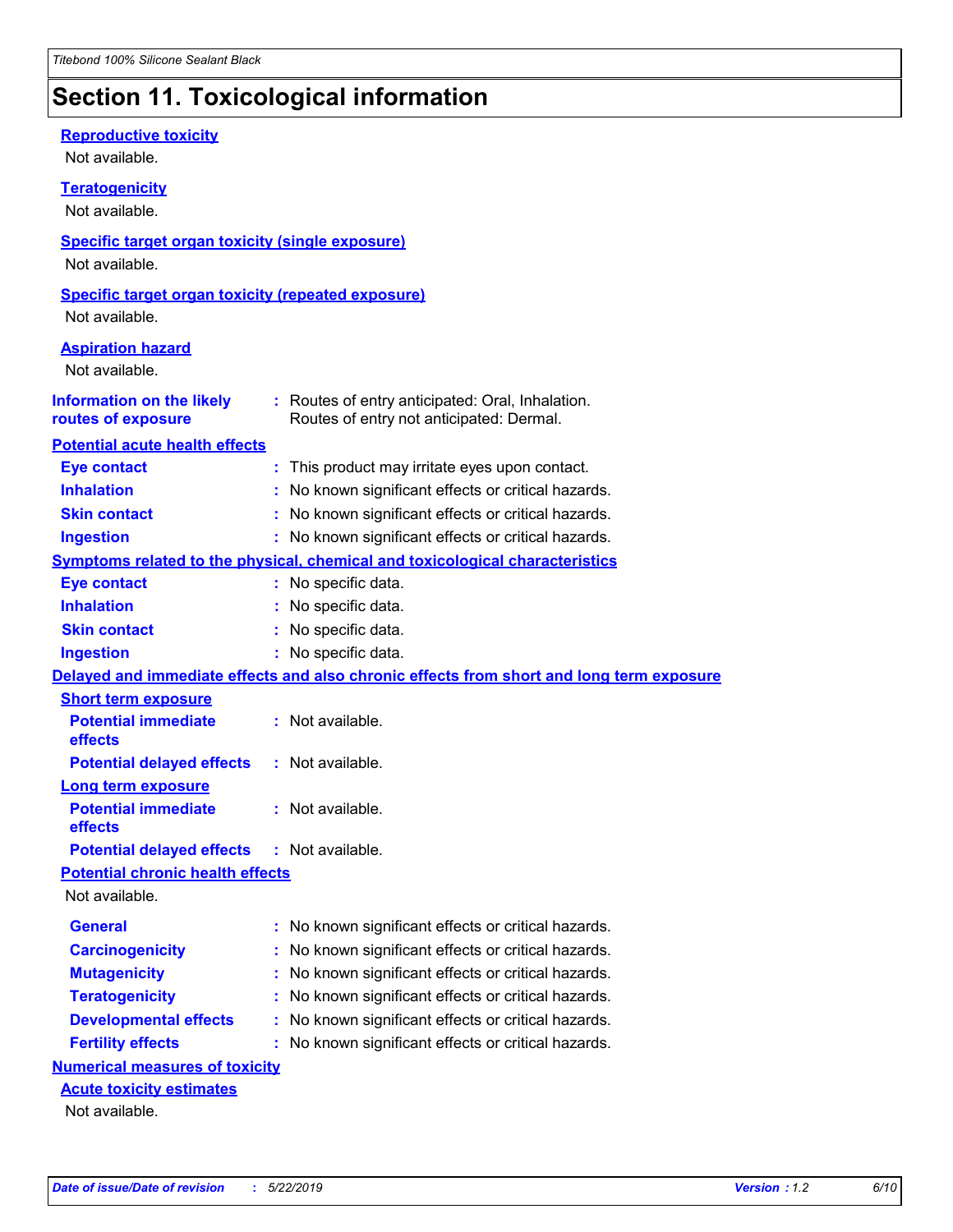## **Section 12. Ecological information**

### **Toxicity**

**Not available.** 

Not available.

#### **Persistence and degradability**

| $\overline{\phantom{a}}$                                |                                                     |
|---------------------------------------------------------|-----------------------------------------------------|
| <b>Other adverse effects</b>                            | : No known significant effects or critical hazards. |
| <b>Soil/water partition</b><br><b>coefficient (Koc)</b> | : Not available.                                    |
| <b>Mobility in soil</b>                                 |                                                     |
| Mot available.                                          |                                                     |
| <b>Bioaccumulative potential</b>                        |                                                     |
| <b>NOL available.</b>                                   |                                                     |

### **Section 13. Disposal considerations**

The generation of waste should be avoided or minimized wherever possible. Disposal of this product, solutions and any by-products should at all times comply with the requirements of environmental protection and waste disposal legislation and any regional local authority requirements. Dispose of surplus and non-recyclable products via a licensed waste disposal contractor. Waste should not be disposed of untreated to the sewer unless fully compliant with the requirements of all authorities with jurisdiction. Waste packaging should be recycled. Incineration or landfill should only be considered when recycling is not feasible. This material and its container must be disposed of in a safe way. Empty containers or liners may retain some product residues. Avoid dispersal of spilled material and runoff and contact with soil, waterways, drains and sewers. **Disposal methods :**

## **Section 14. Transport information**

|                                      | <b>DOT</b><br><b>Classification</b> | <b>TDG</b><br><b>Classification</b> | <b>Mexico</b><br><b>Classification</b> | <b>ADR/RID</b>               | <b>IMDG</b>              | <b>IATA</b>    |
|--------------------------------------|-------------------------------------|-------------------------------------|----------------------------------------|------------------------------|--------------------------|----------------|
| <b>UN number</b>                     | Not regulated.                      | Not regulated.                      | Not regulated.                         | Not regulated.               | Not regulated.           | Not regulated. |
| <b>UN proper</b><br>shipping name    |                                     |                                     |                                        |                              |                          |                |
| <b>Transport</b><br>hazard class(es) | $\overline{\phantom{0}}$            | $\overline{\phantom{0}}$            | $\overline{\phantom{0}}$               | $\qquad \qquad \blacksquare$ | $\overline{\phantom{0}}$ | $\blacksquare$ |
| <b>Packing group</b>                 | -                                   |                                     |                                        |                              |                          |                |
| <b>Environmental</b><br>hazards      | No.                                 | No.                                 | No.                                    | No.                          | No.                      | No.            |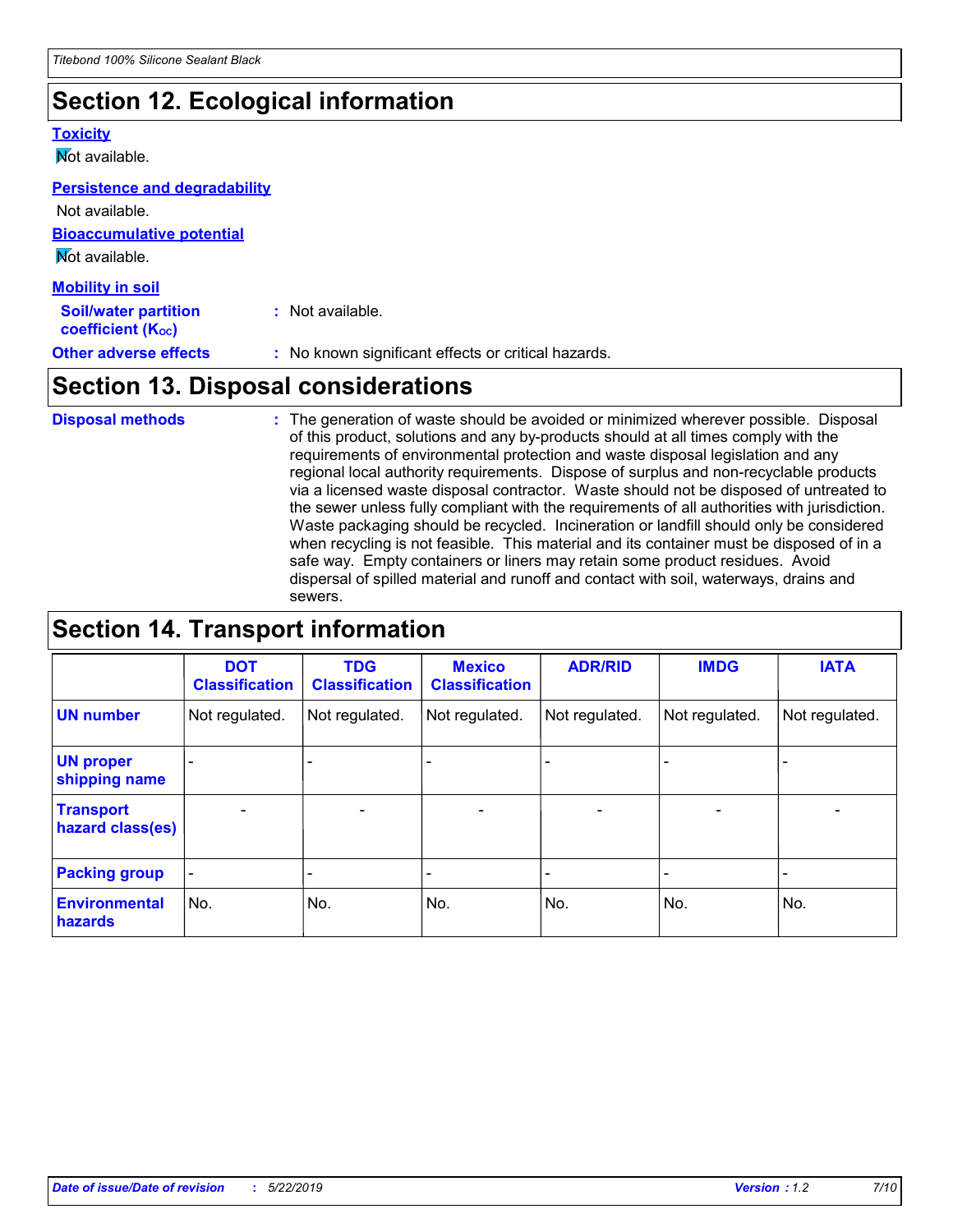## **Section 15. Regulatory information**

### **U.S. Federal regulations**

#### **SARA 302/304**

#### **Composition/information on ingredients**

No products were found.

| SARA 304 RQ | Not applicable. |
|-------------|-----------------|
|-------------|-----------------|

#### **SARA 311/312**

**Classification :** Not applicable.

#### **Composition/information on ingredients**

No products were found.

#### **SARA 313**

|                                           | <b>Product name</b>           | <b>CAS number</b> | $\frac{9}{6}$ |
|-------------------------------------------|-------------------------------|-------------------|---------------|
| <b>Form R - Reporting</b><br>requirements | Aluminium powder (pyrophoric) | 7429-90-5         | ≤3            |
| <b>Supplier notification</b>              | Aluminium powder (pyrophoric) | 7429-90-5         | ≤3            |

SARA 313 notifications must not be detached from the SDS and any copying and redistribution of the SDS shall include copying and redistribution of the notice attached to copies of the SDS subsequently redistributed.

### **State regulations**

| <b>Massachusetts</b>       | : The following components are listed: ALUMINUM |
|----------------------------|-------------------------------------------------|
| <b>New York</b>            | : None of the components are listed.            |
| <b>New Jersey</b>          | : The following components are listed: ALUMINUM |
| <b>Pennsylvania</b>        | : The following components are listed: ALUMINUM |
| <b>California Prop. 65</b> |                                                 |

This product does not require a Safe Harbor warning under California Prop. 65.

### **International regulations**

**Chemical Weapon Convention List Schedules I, II & III Chemicals** Not listed.

#### **Montreal Protocol**

Not listed.

### **Stockholm Convention on Persistent Organic Pollutants**

Not listed.

#### **UNECE Aarhus Protocol on POPs and Heavy Metals**

Not listed.

#### **Inventory list**

**United States TSCA 8(b) inventory**

- **China :** All components are listed or exempted.
	- **:** All components are listed or exempted.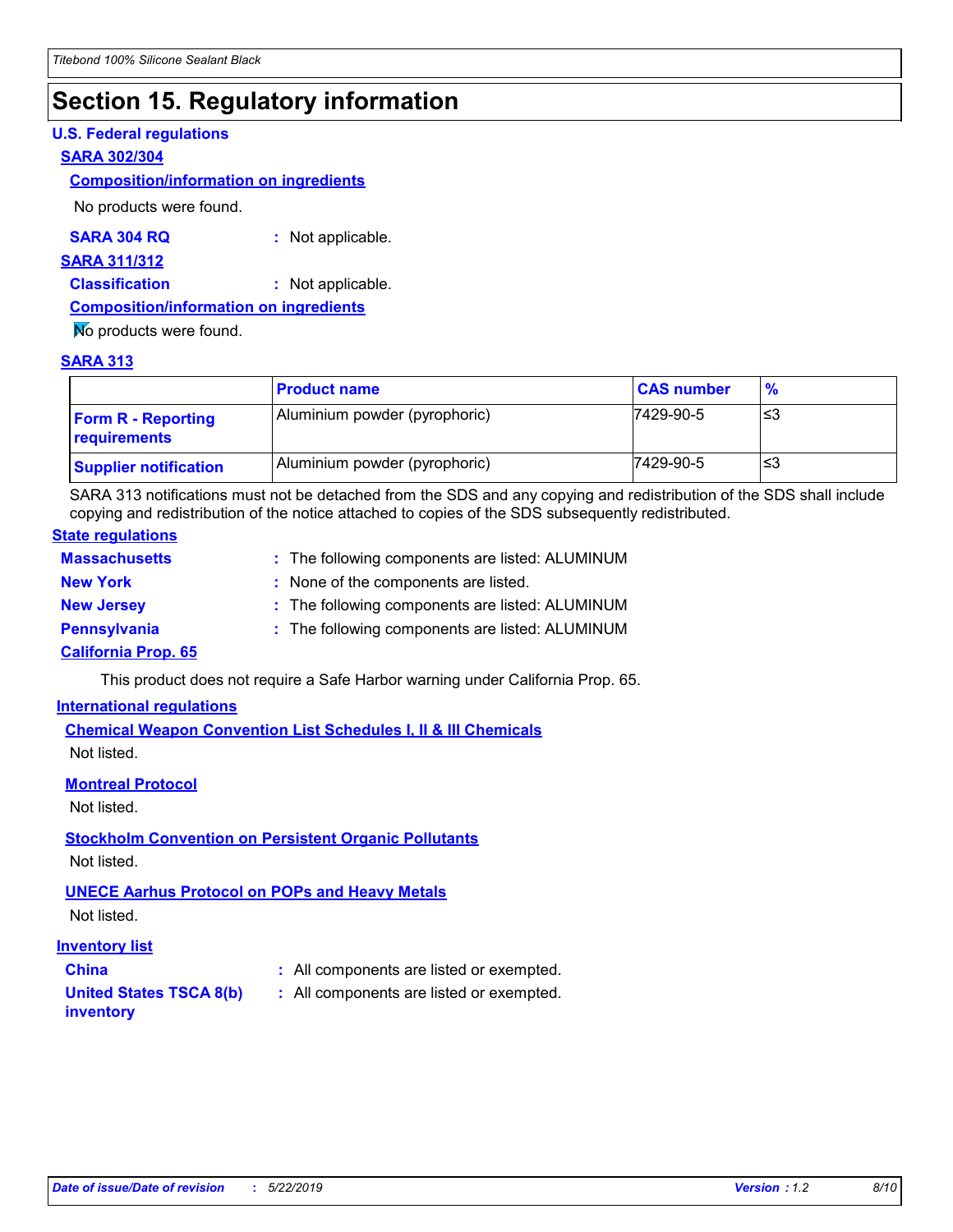## **Section 16. Other information**

**Hazardous Material Information System (U.S.A.)**



**Caution: HMIS® ratings are based on a 0-4 rating scale, with 0 representing minimal hazards or risks, and 4 representing significant hazards or risks. Although HMIS® ratings and the associated label are not required on SDSs or products leaving a facility under 29 CFR 1910.1200, the preparer may choose to provide them. HMIS® ratings are to be used with a fully implemented HMIS® program. HMIS® is a registered trademark and service mark of the American Coatings Association, Inc.**

**The customer is responsible for determining the PPE code for this material. For more information on HMIS® Personal Protective Equipment (PPE) codes, consult the HMIS® Implementation Manual.**

**National Fire Protection Association (U.S.A.)**



**Reprinted with permission from NFPA 704-2001, Identification of the Hazards of Materials for Emergency Response Copyright ©1997, National Fire Protection Association, Quincy, MA 02269. This reprinted material is not the complete and official position of the National Fire Protection Association, on the referenced subject which is represented only by the standard in its entirety.**

**Copyright ©2001, National Fire Protection Association, Quincy, MA 02269. This warning system is intended to be interpreted and applied only by properly trained individuals to identify fire, health and reactivity hazards of chemicals. The user is referred to certain limited number of chemicals with recommended classifications in NFPA 49 and NFPA 325, which would be used as a guideline only. Whether the chemicals are classified by NFPA or not, anyone using the 704 systems to classify chemicals does so at their own risk.**

|                                   | <b>Classification</b>                                                                                                                                                                                                                                                                                                                                                                                                                                                                                                                                    | <b>Justification</b> |
|-----------------------------------|----------------------------------------------------------------------------------------------------------------------------------------------------------------------------------------------------------------------------------------------------------------------------------------------------------------------------------------------------------------------------------------------------------------------------------------------------------------------------------------------------------------------------------------------------------|----------------------|
| Not classified.                   |                                                                                                                                                                                                                                                                                                                                                                                                                                                                                                                                                          |                      |
| <b>History</b>                    |                                                                                                                                                                                                                                                                                                                                                                                                                                                                                                                                                          |                      |
| Date of printing                  | $\div$ 4/22/2022                                                                                                                                                                                                                                                                                                                                                                                                                                                                                                                                         |                      |
| Date of issue/Date of<br>revision | : 5/22/2019                                                                                                                                                                                                                                                                                                                                                                                                                                                                                                                                              |                      |
| Date of previous issue            | : 5/22/2019                                                                                                                                                                                                                                                                                                                                                                                                                                                                                                                                              |                      |
| <b>Version</b>                    | : 1.2                                                                                                                                                                                                                                                                                                                                                                                                                                                                                                                                                    |                      |
| <b>Key to abbreviations</b>       | $:$ ATE = Acute Toxicity Estimate<br>BCF = Bioconcentration Factor<br>GHS = Globally Harmonized System of Classification and Labelling of Chemicals<br>IATA = International Air Transport Association<br>IBC = Intermediate Bulk Container<br><b>IMDG = International Maritime Dangerous Goods</b><br>LogPow = logarithm of the octanol/water partition coefficient<br>MARPOL = International Convention for the Prevention of Pollution From Ships, 1973<br>as modified by the Protocol of 1978. ("Marpol" = marine pollution)<br>$UN = United Nations$ |                      |
| <b>References</b>                 | : Not available.                                                                                                                                                                                                                                                                                                                                                                                                                                                                                                                                         |                      |
|                                   | $\triangledown$ Indicates information that has changed from previously issued version.                                                                                                                                                                                                                                                                                                                                                                                                                                                                   |                      |

### **Procedure used to derive the classification**

*Date of issue/Date of revision* **:** *5/22/2019 Version : 1.2 9/10*